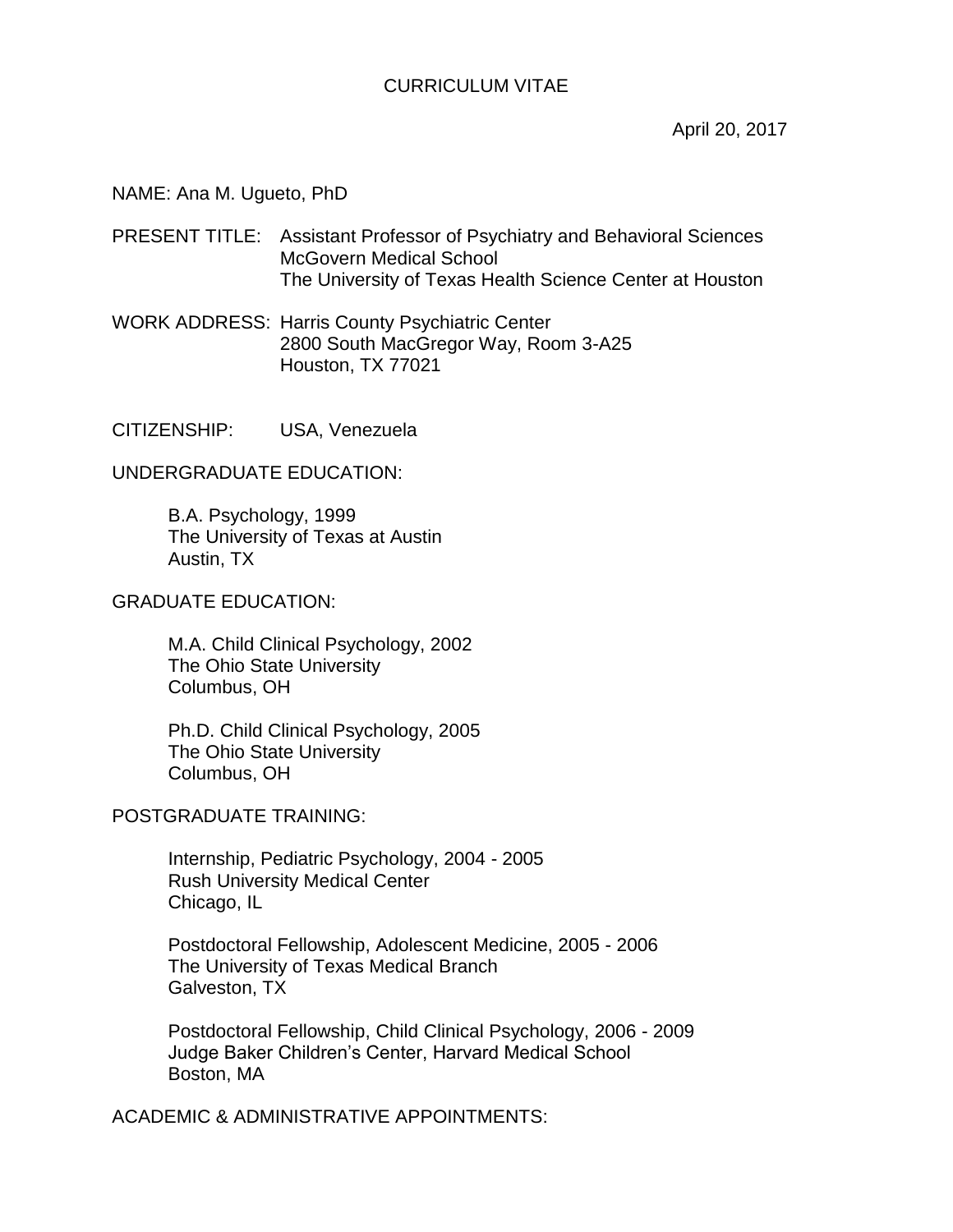Research Associate, Department of Psychology, 2011 – 2012 Harvard University Cambridge, MA

Research Associate, Department of International Health, 2012 - present Johns Hopkins University, Bloomberg School of Public Health Baltimore, MD

# HOSPITAL APPOINTMENTS:

Psychologist II, Department of Psychiatry and Behavioral Sciences, 2014 - 2015 McGovern Medical School The University of Texas Health Science Center at Houston

Assistant Professor of Psychiatry and Behavioral Sciences, 2016 - present McGovern Medical School The University of Texas Health Science Center at Houston

LICENSURE: Texas Psychological License #36690, June 2014

# PROFESSIONAL ORGANIZATIONS (AND COMMITTEES OF THESE): NATIONAL:

Association for Behavior and Cognitive Therapy (ABCT), 1999 - present Dissemination & Implementation Science, Special Interest Group

American Psychological Association (APA), 1999 - present Division 12, Society for a Science of Clinical Psychology Division 53, Society for Clinical Child and Adolescent Psychology

### HONORS AND AWARDS:

University Enrichment Fellowship, 1999 - 2000 Psychology Department Fellowship, 2000 - 2004 Summer Teaching Associate Fellowship, 2000 Ellen Liza Stern Fellowship, 2007

# SERVICE TO THE COMMUNITY:

- 1. Essay Judge, "Walk a Mile in My Shoes" Essay Contest, 2007, 2008, 2009 Camille Cosby Girls' Program, Judge Baker Children's Center Boston, MA
- 2. Child Advocate, Children's Mental Health Campaign Advocacy Day, 2007 Massachusetts State House Boston, MA
- 3. Debate Judge, 2014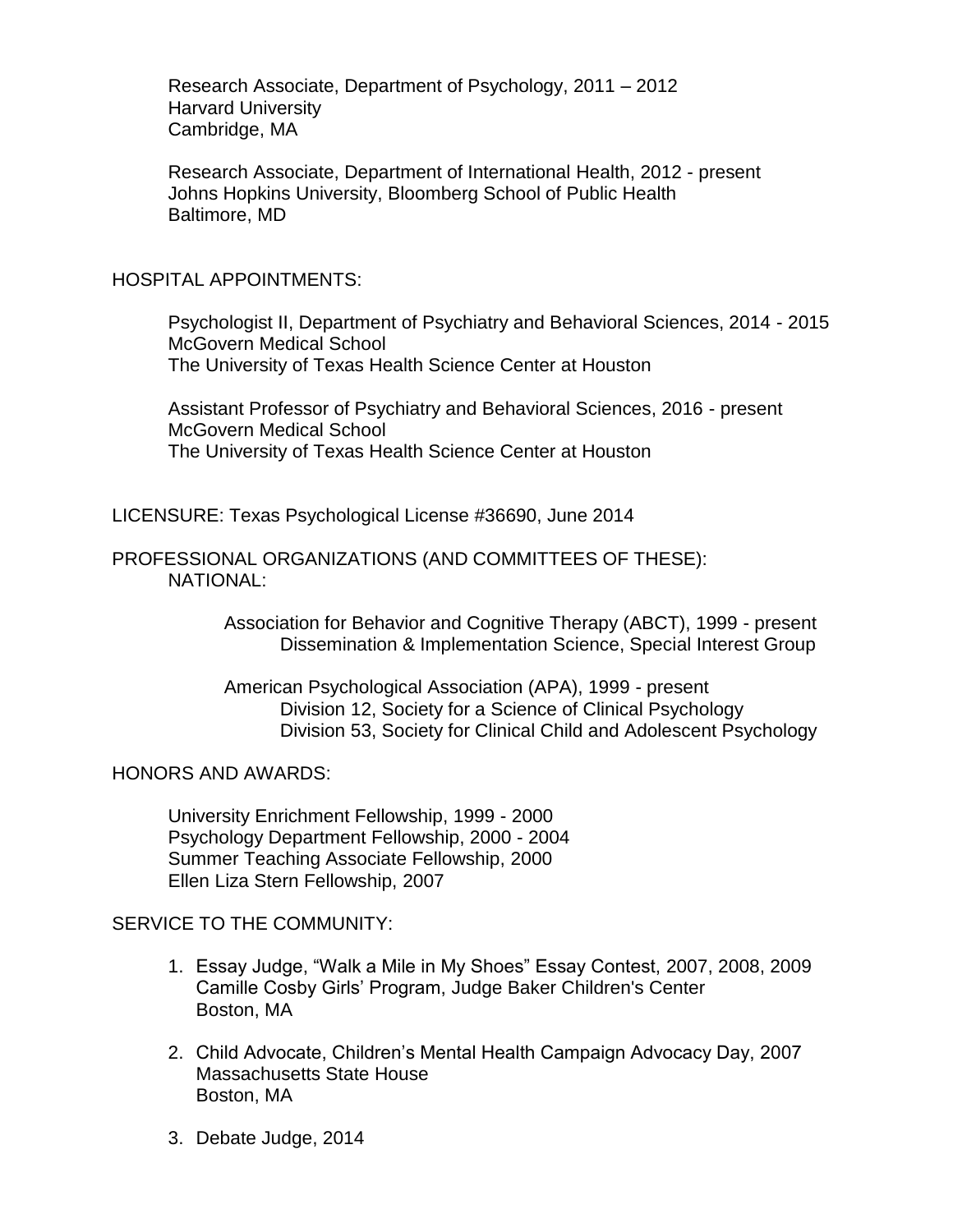Lamar High School Houston, TX

4. Foster Dog Parent, 2016 - 2017 Red Collar Rescue Houston, TX

PAST GRANT SUPPORT:

P.I.: John R. Weisz, PhD, ABPP & Ana M. Ugueto, PhD Annie E. Casey Foundation Grant "MATCHing Child Mental Health Needs in the Public Sector" \$1.2M 2011 - 2014

# PUBLICATIONS:

- B. Refereed Original Articles in Journals
	- 1. Short, M.B., Succop, P.A., Ugueto, A.M., and Rosenthal, S.L.: Predictors of using a microbicide-like product in adolescent girls. J. Adolesc. Health. 41: 357-362, 2007.
	- 2. Weisz, J.R., Ugueto, A.M., Herren, J., Afienko, S.R., and Rutt, C.: Kernels vs. Ears, and other Questions for a Science of Treatment Dissemination. Clin Psychol. 18: 41-46, 2011.
	- 3. Weisz, J.R., Chorpita, B.F., Frye, A., Ng, M.Y., Lau, N., Bearman, S.K., Ugueto, A.M., Langer, D.A., Hoagwood, K., and the Research Network on Youth Mental Health: Youth top problems: Using idiographic, consumer-guided assessment to identify treatment needs and track change during psychotherapy. J. Consult. Clin. Psychol. 79: 369-380, 2011.
	- 4. Weisz, J.R., Chorpita, B.F., Palinkas, L.A., Schoenwald, S.K., Miranda, J., Bearman, S.K., Daleiden, E.L., Ugueto, A.M., Ho, A., Martin, J., Gray, J., Alleyne, A., Langer, D.A., Southam-Gerow, M.A., Gibbons, R.D., and the Research Network on Youth Mental Health: Testing standard and modular designs for psychotherapy with youth depression, anxiety, and conduct problems: A randomized effectiveness trial. Arch Gen Psych. 69: 274-282, 2012.
	- 5. Weisz, J.R., Ugueto, A.M., Cheron, D., and Herren, J.: Evidence-based youth psychotherapy in the mental health ecosystem. J Clin Child Adolesc Psychol. 42: 274-286, 2013.
	- 6. Weisz, J.R., Kuppens, S., Eckshatin, D., Ugueto, A.M., Hawley, K.M., and Jensen-Doss, A.: Performance of evidence-based youth psychotherapies compared with usual clinical care? A Multilevel Meta-Analysis. JAMA Psychiatry. 70: 750-761, 2013.
	- 7. Bearman, S.K., Weisz, J.R., Chorpita, B., Hoagwood, K., Marder, A., Ugueto, A., & Bernstein, A. and the MacArthur Youth Mental Health Network: More practice, less preach? The role of supervision processes and therapist characteristics in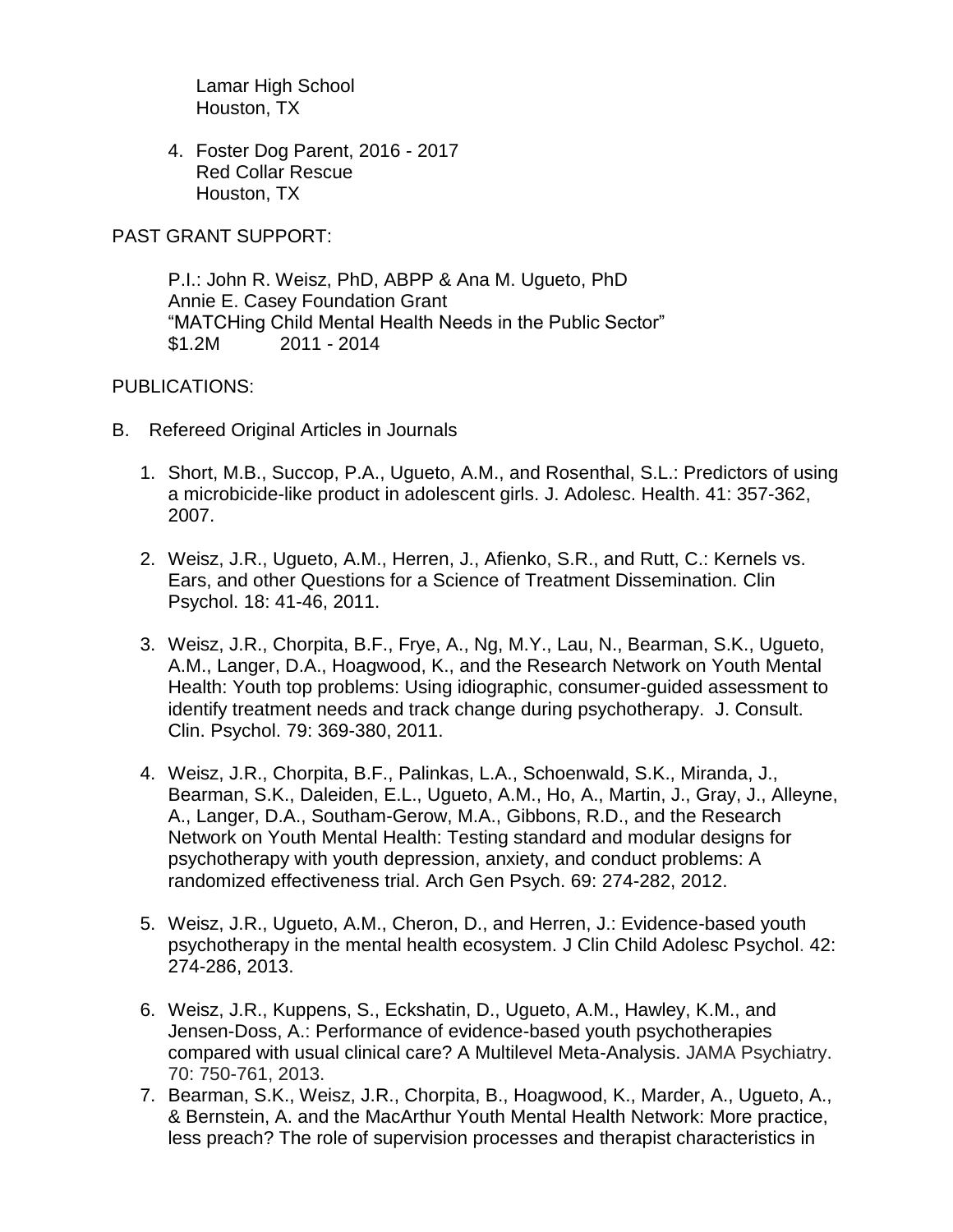EBP implementation. Adm Policy Ment Health. 40: 518 – 529, 2013.

- 8. Bolton, P., Lee, C., Haroz, E., Murray, L.K., Dorsey, S., Robinson, C., Ugueto, A., and Bass, J: A randomized controlled trial of a transdiagnostic community-based mental health treatment for comorbid disorders among Burmese refugees in Thailand. PLoS Medicine. 11, 2014.
- 9. Lucassen, M.F.G., Stasiak, K., Crengle, S., Weisz, J., Framptom, C., Bearman, S.K., Ugueto, A.M., Herren, J., Cribb-Su'a, A., Faleafa, M., Kingi-'Ulu'ave, D., Loy, J., Scott, R.M., Hartdegen, M., and Merry, S.N.: Modular approach to therapy for anxiety, depression, trauma or conduct problems in outpatient child and adolescent mental health services in New Zealand: Study protocol for a single-blind randomised controlled effectiveness trial. Trials, 16 (457), 2015.
- 10.Weiss, W.M., Ugueto, A.M., Mahmooth, Z., Murray, L.K., Hall, B.J., Nadison, M., Rasmussen, A., Lee, J., Vazzano, A., Bass, J., and Bolton, P.: Mental health interventions and priorities for research for adult survivors of torture and systematic violence: a review of the literature. Torture. 2016.
- 11.Weisz, J.R., Kuppens, S., Ng, M., Eckshatin, D., Ugueto, A.M., Vaughn-Coaxum, R., Jensen-Doss, A., Hawley, K.M., Krumholz Marchette, L.S., Chu, B.C., Weersing, V.R., and Fordwood, S.R.: Lessons from Four Decades of Youth Psychotherapy Research: A Multilevel Meta-Analysis. Am. Psychol.72: 79 -117, 2017.
- D. Chapters
	- 1. Bearman, S. K., Ugueto, A. M., Alleyne, A. R., & Weisz, J. R. (2010). Adapting CBT for youth depression to fit diverse groups and settings: PASCET and the deployment-focused model of treatment development and testing. In Weisz, J. R. & Kazdin, A. E. (Eds.) Evidence-based psychotherapies for children and adolescents, 2<sup>nd</sup> edition. pp. - . New York: Guilford.
	- 2. Krumholtz, L., Ugueto, A.M., Santucci, L., & Weisz, J.R. (2014). Social Skills Training. In Sburlati, E. S., Lyneham, H. J., Schniering, C. A., & Rapee, R. M. (Eds.) Evidence-based treatment of child and adolescent anxiety and depressive disorders: A competencies-based approach. pp. 260 – 274. Wiley Blackwell: London.
	- 3. Ugueto, A.M., Krumholtz, L. Santucci, L., & Weisz, J.R. (2014). Problem-Solving Training. In Sburlati, E. S., Lyneham, H. J., Schniering, C. A., & Rapee, R. M. (Eds.) Evidence-based treatment of child and adolescent anxiety and depressive disorders: A competencies-based approach. pp. 247 – 259. Wiley Blackwell: London.
- F. Other Professional Communications

National Presentations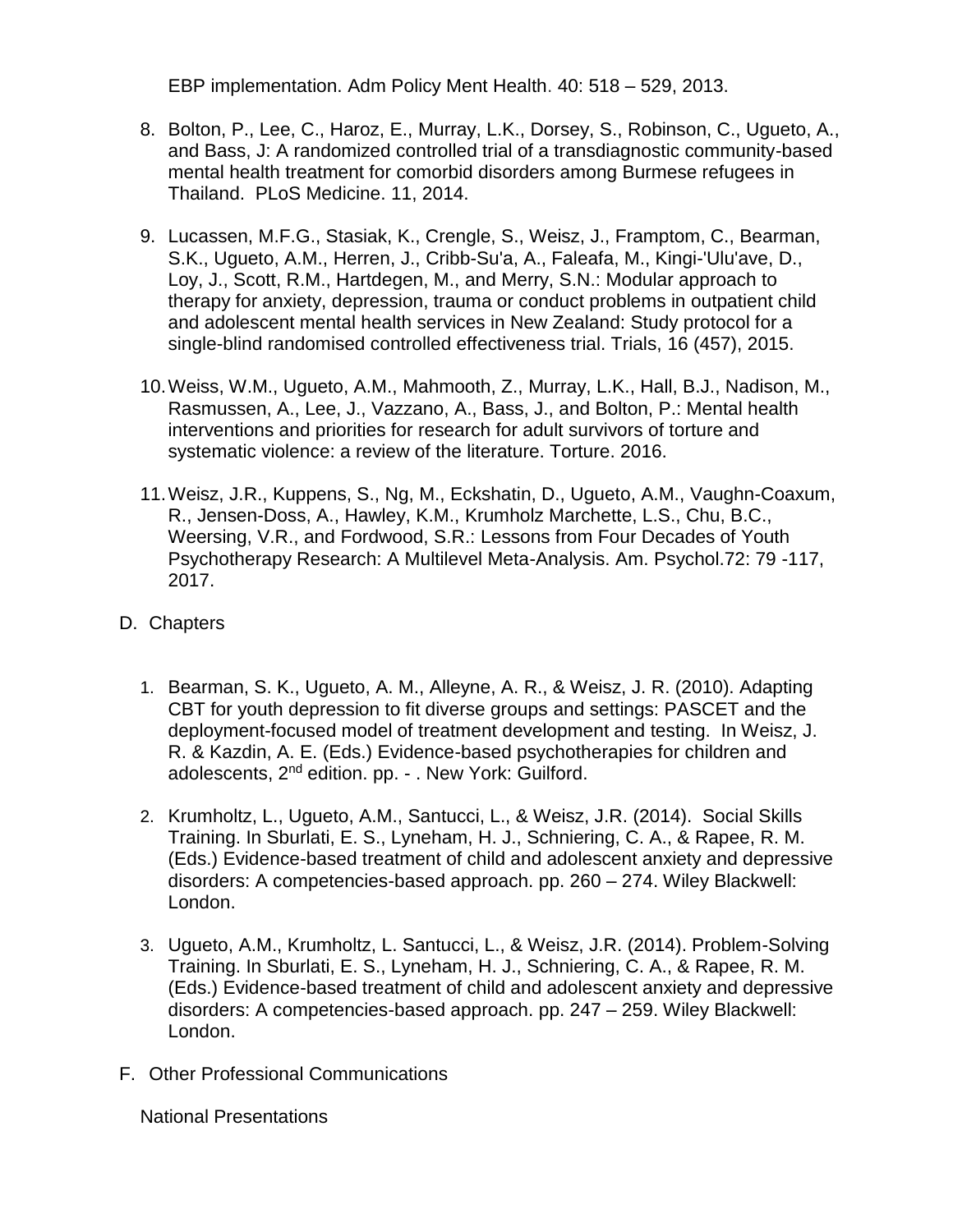- 1. Vasey, M.W., Hazen, R.A., Ho, A.C., & Ugueto, A.M. (November 2000). "Attentional biases in high- and low- anxious children: Do they reflect differences in attentional facilitation or inhibitory difficulty?" Presented at the Association for the Advancement of Behavior Therapy (AABT), New Orleans, LA.
- 2. Ugueto, A.M. & Vasey, M.W. (November 2001). "Articulating the difference between proactive and reactive aggression." Poster presented at the Association for the Advancement of Behavior Therapy (AABT), Philadelphia, PA.
- 3. Vasey, M.W., Lonigan, C.J., Hazen, R.A., Ho, A.C., Ugueto, A.M., Hirai, K., & Anderson, M. (November 2002). "Effortful control as a moderator of risk for internalizing and externalizing symptoms in early adolescence." Poster presented at the Association for the Advancement of Behavior Therapy (AABT), Reno, NV.
- 4. Vasey, M.W., Bannon, L.A., Hazen, R.A., Hirai, K., Ugueto, A.M., & Anderson, M. (November 2003). "Inflated self-competence perceptions: A unique correlate of reactive but not proactive aggression." Poster presented at the biennial meeting of the Society for Research in Child Development (SRCD), Tampa, FL.
- 5. Ugueto, A.M., Mead, J.M., Goodman, D.J., & Strokosch, G.R. (March 2005). "Family satisfaction and communication patterns in adolescent eating disorder patients." Poster presented at the Society of Behavioral Medicine (SBM), Boston, MA.
- 6. Ugueto, A.M., Zubowicz, E.A., Auslander, B.A., & Rosenthal, S.L. (March 2006). "Predictors of use of a microbicide surrogate in adolescent girls." Poster presented at the Society of Behavioral Medicine (SBM), San Francisco, CA.
- 7. Gray, J.S., Ugueto, A.M., Ho, A.C., Bearman, S.K., & Weisz, J.R. (June 2007). "Assessing depression in youth: Examination of the CDI and CES-DC." Poster presented at the biennial meeting of the International Society for Research in Child and Adolescent Psychopathology (ISRCAP), London, England.
- 8. Gray, J.S., Skinner, O.D., Ugueto, A.M., Bearman, S.K., & Weisz, J.R. (November 2007). "Correlates of depression in middle school youth across different school contexts: A comparison of urban and suburban schools." Poster presented at the annual meeting of the Association for Behavioral and Cognitive Therapies (ABCT), Philadelphia, PA.
- 9. Ugueto, A.M., Wolf, A.L., Fuentes, S. E., Gray, J.S., Bearman, S.K., & Weisz, J.R. (November 2007). "Associations between family structure and psychological functioning: Do children who live with both parents report fewer symptoms of internalizing and externalizing behaviors?" Poster presented at the annual meeting of the Association for Behavioral and Cognitive Therapies (ABCT), Philadelphia, PA.
- 10.Gray, J.S., Bearman, S.K., Ugueto, A.M., Weisz, J.R., & Polo, A. (November 2008). "Act and Adapt: A video-guided school based group intervention." In Sarah Kate Bearman (Chair), Bridging the gap for youth depression: Using the Deployment-Focused Model (DFM) of treatment development and testing in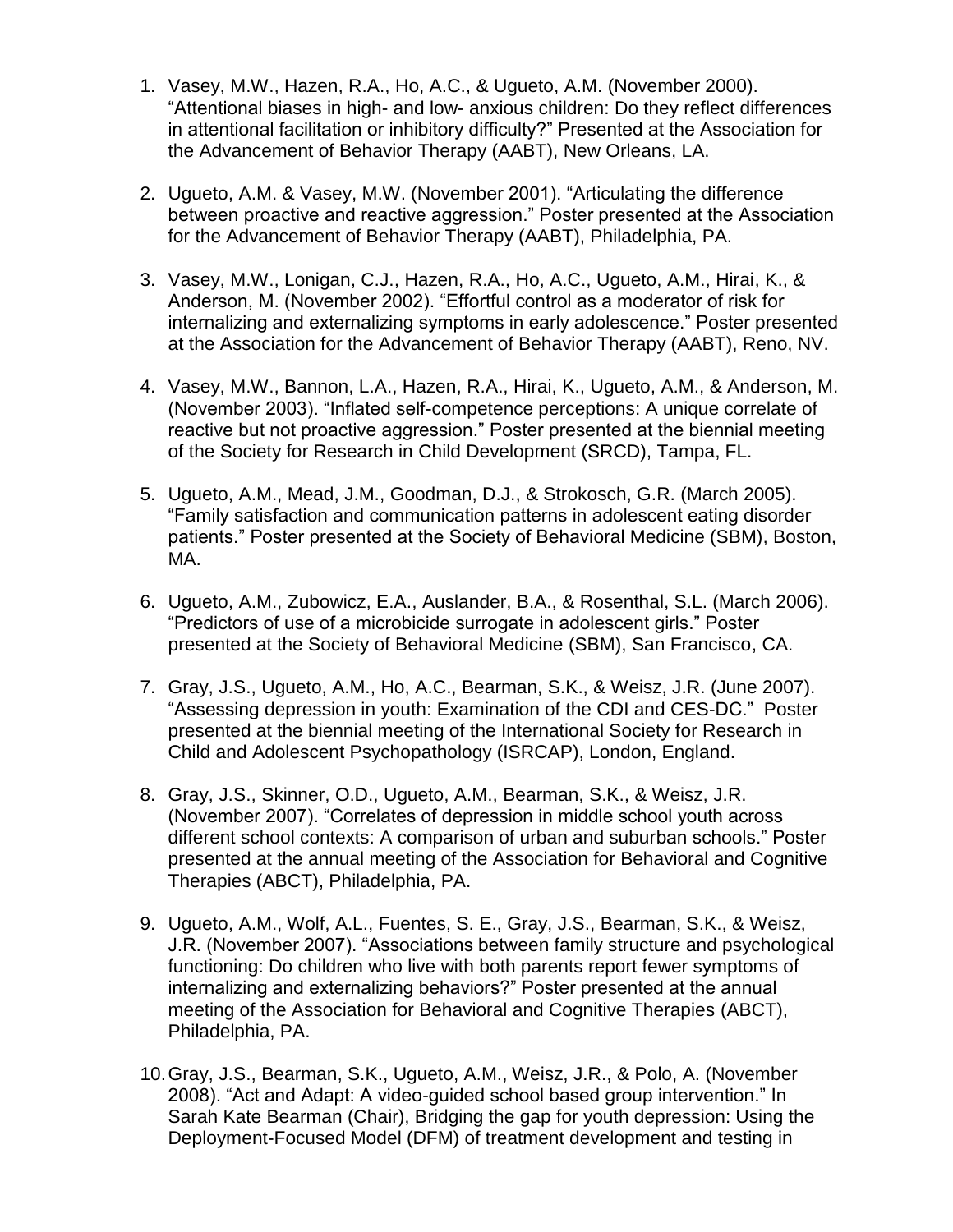children's mental health. Symposium presented at the annual meeting of the Association for Behavioral and Cognitive Therapies (ABCT), Orlando, FL.

- 11.Bearman, S.K., Ugueto, A.M., Weisz, J.R., & Chorpita, B.F. (November 2008). "Does practice make perfect? The role of training and supervision processes in the implementation of ESTs in practice settings." In Sarah Kate Bearman (Chair), How to Build an Evidence-Based Practitioner: Addressing the Obstacles Facing the Dissemination of ESTs in Community Care. Symposium presented at the annual meeting of the Association for Behavioral and Cognitive Therapies (ABCT), Orlando, FL.
- 12.Alleyne, A.R., Gray, J.S., Bearman, S.K., Ugueto, A.M., Bolton, E, Quezada, R., Peterson, E., Freerks, M.,Weisz, J.R., & Chorpita, B.F. (November 2008). "Translating Evidence Based Treatments to Community Settings: The Role of Therapist-Client Alliance." Poster presented at the annual meeting of the Association for Behavioral and Cognitive Therapies (ABCT), Orlando, FL.
- 13.Ugueto, A.M., Bolton, E, Quezada, R., Bearman, S.K., Gray, J.S., Alleyne, A.R., Chorpita, B.F., & Weisz, J.R. (November 2008). "Should I Stay or Should I Go? Identifying Characteristics of Families Who Complete Treatment." Poster presented at the annual meeting of the Association for Behavioral and Cognitive Therapies (ABCT), Orlando, FL.
- 14.Ugueto, A.M., Peterson, E., Freerks, M., Gray, J.S., Alleyne, A.R., & Weisz, J.R. (November 2008). "Exploring the Relation between Positive Qualities and Depression in Adolescents." Poster presented at the annual meeting of the Association for Behavioral and Cognitive Therapies (ABCT), Orlando, FL.
- 15. Michel, B., Ugueto, A.M., Weisz, J.R., & Nock, M. (November 2009). "Are we missing something? The importance of assessing client beliefs about emotion in the treatment of depression." In Evelyn Behar (Chair), Advances in Evidence Based Assessment of Psychopathology. Symposium presented at the annual meeting of the Association for Behavioral and Cognitive Therapies (ABCT), New York, NY.
- 16.Coles, E., Slavec, J.J., Ugueto, A.M., Borner, K.B., Hartley, K.R., Jacobs, J.F., Paul, J.L., Freerks, M.A., & Rutt, C. (April 2009). "The Effect of Praise on the Behavior of Children with ADHD in the Context of a Summer Treatment Program." Poster presented at the biennial meeting of the Society for Research in Child Development (SRCD), Denver, CO.
- 17.Bearman, S.K., Ugueto, A.M., Simpson Gray, J., & Weisz, J.R. (April 2009). "Sex Differences in Adolescent Depression: Timing and Mediators of Risk." Poster presented at the biennial meeting of the Society for Research in Child Development (SRCD), Denver, CO.
- 18.Afienko, S.A., Rutt, C., Bearman, S.K., Ugueto, A.M., Eckstain, D., & Weisz, J.R., (November 2009). "Do Parents and Friends Help? The Relation among Negative Life Events, Stress Buffering, and Depression." Poster presented at the annual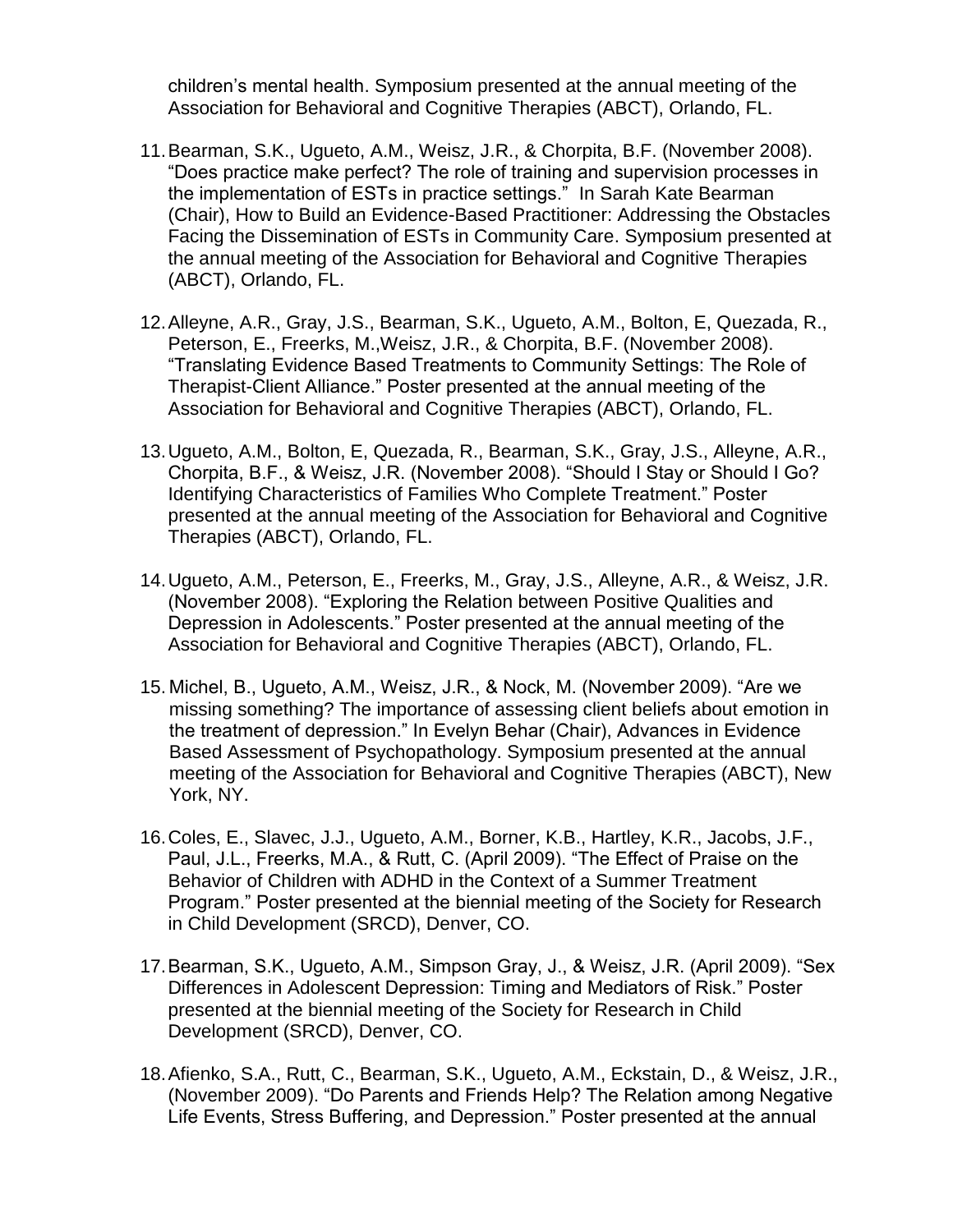meeting of the Association for Behavioral and Cognitive Therapies (ABCT), New York, NY.

- 19.Rutt, C., Afienko, S., Bearman, S.K., Ugueto, A.M., Alleyne, A.R., Alley Pollack, A., Chorpita, B.F., & Weisz, J.R. (November 2009). "The Roles of Income, Stress, and Family Structure on Child and Parent Psychopathology." Poster presented at the annual meeting of the Association for Behavioral and Cognitive Therapies (ABCT), New York, NY.
- 20.Coles, E.K., Ugueto, A.M., & Weisz, J.R. (November 2009). "Dissemination of Evidence-Based Treatment: Bringing the Summer Treatment Program to a Community Clinic Setting." Poster presented at the annual meeting of the Association for Behavioral and Cognitive Therapies (ABCT), New York, NY.
- 21.Bearman, S., Ugueto, A.M., Herren, J., Weisz, J.R., & Chorpita, B.F. (November 2010). "Taking STEPs Forward: Implementing Cognitive Behavioral Therapies in a Child Welfare Population." In Ana M. Ugueto (Chair), Broadening Our Focus: Innovative Applications of CBT with Child Welfare Populations. Symposium presented at the annual meeting of the Association for Behavioral and Cognitive Therapies (ABCT), San Francisco, CA.
- 22. Coles, E.K., Slavec, J., Bernstein, M., Ugueto, A.M. (November 2010). "Increasing the effectiveness of behavioral interventions in the treatment of children with ADHD through the use of praise." In Erika K. Coles (Chair) Innovative ways of enhancing the effectiveness of evidence-based treatments for children. Symposium presented at the annual meeting of the Association for Behavioral and Cognitive Therapies (ABCT), San Francisco, CA.
- 23.Afienko, S.R., Rutt, C., Bearman, S., Herren, J., Weissman, A.S., Ugueto, A.M. & Weisz, J.R., & Chorpita, B.F. (November 2010). "Clinical Symptom Severity in Youth in the Child Welfare System Versus Clinic-Referred Children." Poster presented at the annual meeting of the Association for Behavioral and Cognitive Therapies (ABCT), San Francisco, CA.
- 24.Gil, N., Guo, S., Ugueto, A.M., Bearman, S., Weissman, A.S., Polo, A., & Weisz, J.R. (November 2010). "Ansioso/a y Triste" or ""Anxious and Sad": Exploring the Relation between Language, Generation Status, and Internalizing Symptomatology in Latino Youth." Poster accepted for presentation at the annual meeting of the Association for Behavioral and Cognitive Therapies (ABCT), San Francisco, CA.
- 25.Slavec, J.J., Bernstein, M.D., Coles, E.K., Baroni, E., & Ugueto, A.M. (November 2010). "Generalization of a Standard Intervention for Disruptive Behavior Disorders in the Treatment of Physical and Psychological Problems Resulting from Chemotherapy: A Case Study." Poster presented at the annual meeting of the Association for Behavioral and Cognitive Therapies (ABCT), San Francisco, CA.
- 26.Bernstein, M.D., Slavec, J.J., Coles, E.K., Baroni, E., Augenstern, J., Kelly, M., Randle, A., Rothstein, E., & Ugueto, A.M. (November 2010). "Examining the